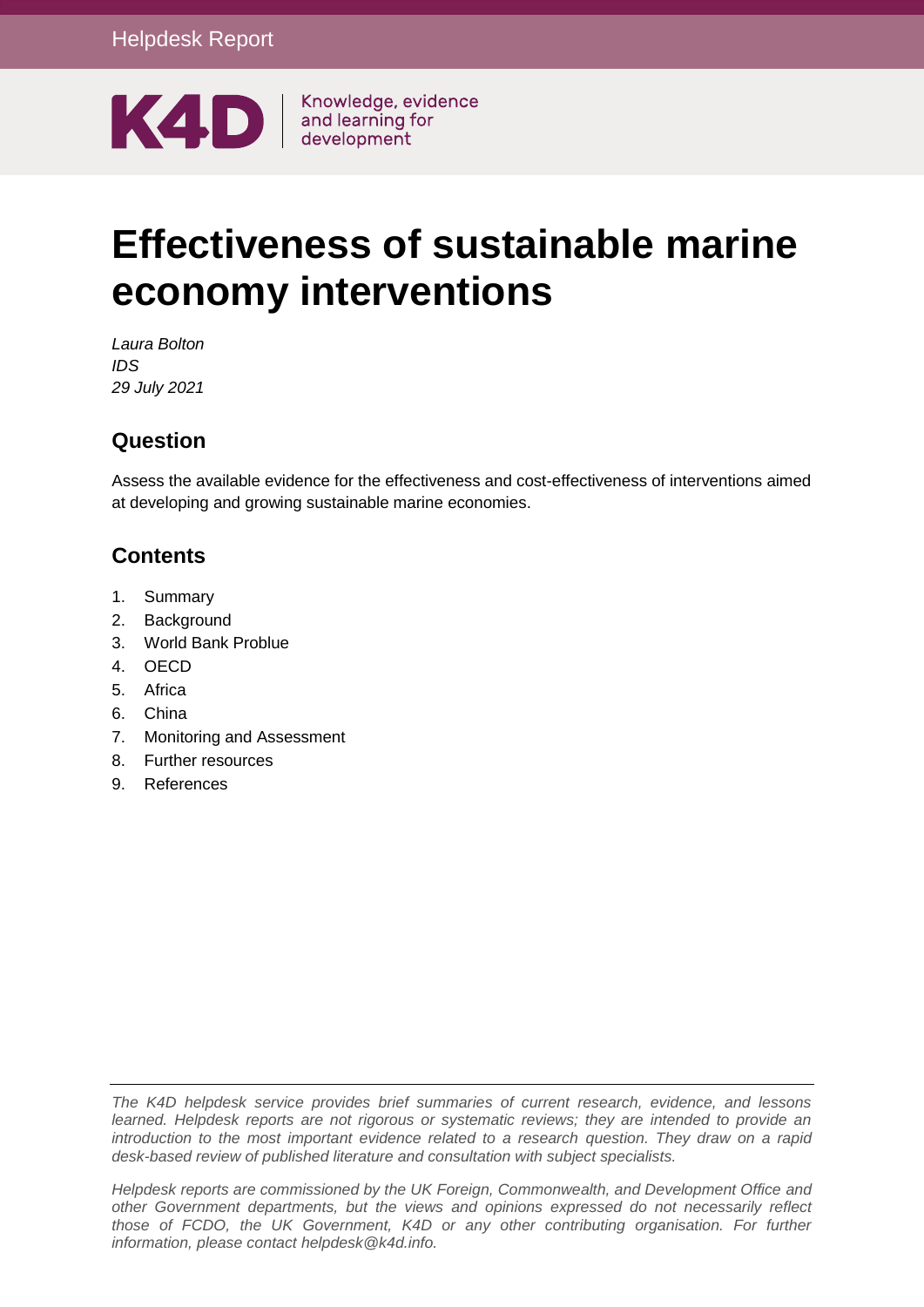# <span id="page-1-0"></span>**1. Summary**

Large development intervention programmes termed 'marine economy' or 'blue economy' are in their early stages and do not yet have results on effectiveness. Reports on the effectiveness of activities which could be considered under the blue economy umbrella were identified although more general reports of success than specific evidence.

The World Bank programme, Problue, is a multi-donor trust fund aiming to achieve sustainable economic development in healthy oceans. The latest annual review of the programme lists achievements in terms of number of activities, proposals accepted, and beneficiaries. Effectiveness outcomes were not yet available. Progress has been made in developing frameworks and tools to assist governments to develop roadmaps.

The Organisation for Economic Co-operation and Development (OECD) is undertaking a large number of activities in support of sustainable ocean economies which are also in early stages.

A review of African blue economy case studies looks at individual country examples (Okafor-Yarwood et al., 2020). Unsuccessful blue economy examples were identified in the area of port and shipping expansion in Cameroon, Côte d'Ivoire, and Kenya. Infrastructure development in these cases was found to damage the community and environment and lacked participatory planning. Specific details on cost effectiveness were not reported. Case studies labelled as successful included a women's shellfish farming association in the Gambia, locally managed marine areas in Madagascar, and community mangrove restoration in Kenya. Again, specific data on effectiveness measurement were not reported. Successful coordination with relevant stakeholders was a success factor.

Case studies on China (Wenhai et al., 2019) described individual blue economy initiative examples such as the Shandong Peninsula Blue Economic Zone. An empirical study evaluated the development of this economic zone from the perspective of improving economic efficiency, finding transportation conditions to be the most important (Liu et al., 2018). Other projects identified in China report successful coastal wetland and beach restoration.

India has plans in place for monitoring effectiveness with a Blue Coordination Committee which oversees efforts of different ministries. Their large programme is broken down into 'function clusters' overseen by different ministries. Further information on monitoring identified in the literature describes tracking systems that identify oil slicks and illegal fishing activity.

To assess programmes there are examples in the literature using the full-spectrum sustainability approach which looks at interventions in terms of all ecological, economic, social-cultural, and institutional or governance aspects.

The only cost-benefit analysis identified within the scope of this report was a forward looking analysis projecting global net cost benefits between 2020 and 2050. Categories of benefit included health, environmental, ecological, economic, and social. Categories of costs included costs to business, costs to government, research and development expenditure, enforcement and monitoring, and costs to households. Overall rates of return on investment are found to be high.

There were examples identified in the literature on the potential of the blue economy and articles with ideas and recommendations. These were not included in the main body of this report as not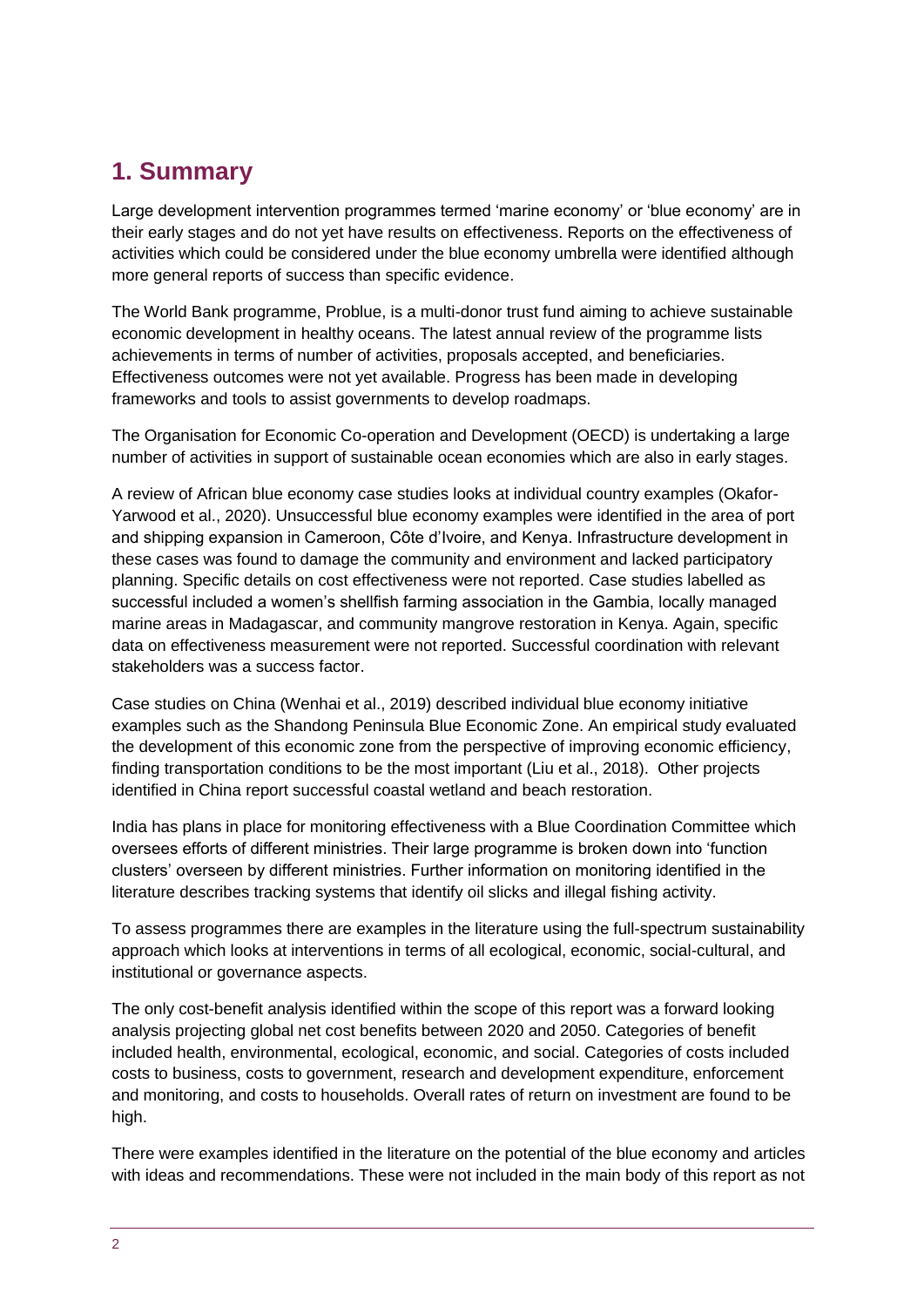directly related to assessing programme effectiveness but are listed in section 8 for further reference. Additional papers of potential interest are listed which have information on blue economy frameworks, development cooperation, and barriers to investment.

# <span id="page-2-0"></span>**2. Background**

'Marine economies', 'ocean economies', and 'blue economies' are considered relatively interchangeable in this report. This report tended to use the term blue economy as shorthand. Some definitions:

- OECD: "The **ocean economy** is defined by the OECD as the sum of the economic activities of ocean-based industries, together with the assets, goods and services provided by marine ecosystems."<sup>1</sup>
- The Commonwealth: The **blue economy** is an emerging concept which encourages better stewardship of our ocean or 'blue' resources.<sup>2</sup>
- The World Bank: The **blue economy** is sustainable use of ocean resources for economic growth, improved livelihoods and jobs, and ocean ecosystem health.<sup>3</sup>

Marine economy is concerned with the interaction between ocean-based industries and marine ecosystems (OECD, 2020). Ocean-based industries include market flows and stocks; and physical capital stock ocean-based industries (OECD, 2016). Marine ecosystems include nonmarket flows and services; and natural capital assets.

Blue economy activities and areas include renewable energy, fisheries, maritime transport, tourism, climate change, and waste management. The World Bank (2016) outlines ocean services to include: seafood, marine biotechnology, minerals, energy, freshwater (desalination), transport and trade, tourism and recreation, ocean monitoring and surveillance, carbon sequestration, coastal protection, and waste disposal.

It was beyond the scope of this report to explore all of these activities separately. The report is based on search results for the terms "marine economy", "ocean economy", and "blue economy".

Some interventions identified in this report were large and labelled with this term and others are small and authors have ascribed them with one of the terms marine economy, ocean economy and blue economy. Different sources for this report put different emphasis on the human side, the economic side, or the environmental side.

-

<sup>1</sup> <https://www.oecd.org/ocean/topics/ocean-economy/> accessed 15.7.21

<sup>2</sup> <https://thecommonwealth.org/blue-economy> accessed 15.7.21

<sup>3</sup> <https://www.worldbank.org/en/news/infographic/2017/06/06/blue-economy> accessed 15.7.21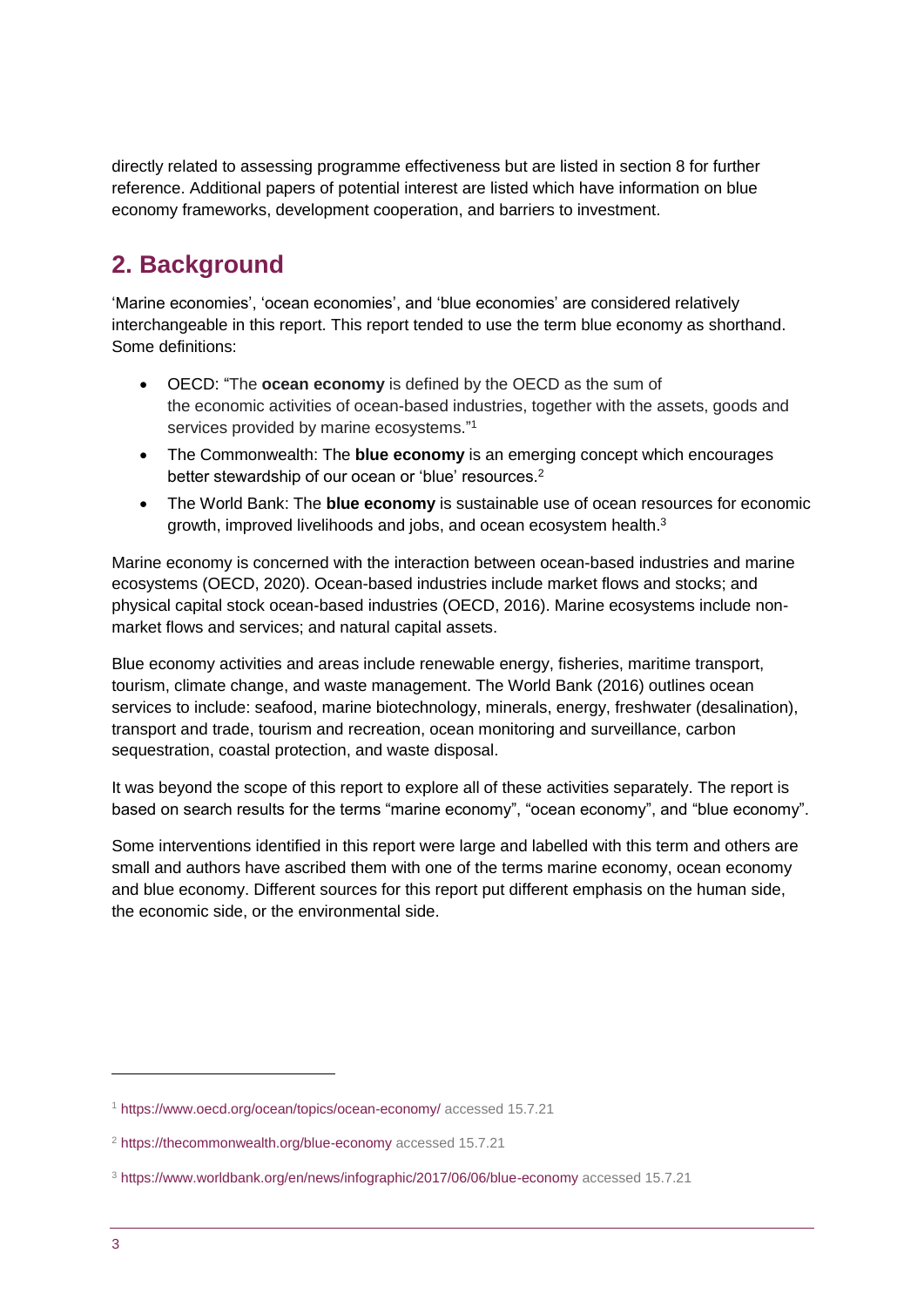# <span id="page-3-0"></span>**3. World Bank Problue**

The World Bank Problue<sup>4</sup> programme is a multi-donor trust fund aiming "to achieve integrated" and sustainable economic development in healthy oceans" (World Bank, 2020, p5). It is organised into four areas: 1) improved fisheries governance; 2) marine litter and pollution management; 3) blueing oceanic sectors; 4) integrated seascape management. PROBLUE does not consider these in isolation.

The annual review (World Bank, 2020) lists broad achievements rather than details on effectiveness or cost-effectiveness. In 2020 PROBLUE accepted proposals for 49 activities reaching 10 million direct beneficiaries in over 50 countries. 96 percent of proposals accepted included gender-sensitive elements.

PROBLUE global work "focuses on developing innovative tools, guidelines, and methodologies to enhance operations and provide support to governments in their decision-making process" (World Bank, 2020, p16). This has included development of the Blue Economy Development Framework (BEDF)<sup>5</sup>, analytical tools and technical assistance to help countries define a roadmap to a sustainable marine economy.

Progress made in PROBLUE global work includes:

- Analysing how government social protection systems can address the unique characteristics of the fisheries sector.
- Developing social impact guidelines for offshore wind development.
- Developing tools to support countries in reducing plastic pollution.
- Analysing institutional gaps in solid waste management.
- Development of a Blue Public Expenditure Guidance Note.

PROBLUE has monitoring in place for all of its programmes. Results were not identified within the scope of this review. PROBLUE began on 26 October 2018 so results are yet to emerge.

# <span id="page-3-1"></span>**4. OECD**

The OECD is carrying out a significant amount of work in support of sustainable ocean economies including (OECD, 2020):

- Understanding economic contributions of the ocean and future potential for ocean-based industry.
- Developing and tracking policy and financing approaches for marine conservation and sustainable use.
- Supporting governments to curtail plastics pollution.

-

<sup>4</sup> <https://www.worldbank.org/en/programs/problue> accessed 23.7.21

<sup>5</sup> <https://thedocs.worldbank.org/en/doc/915191553141931804-0120022019/render/BH023BlueEconomydigital.pdf> accessed 23.7.21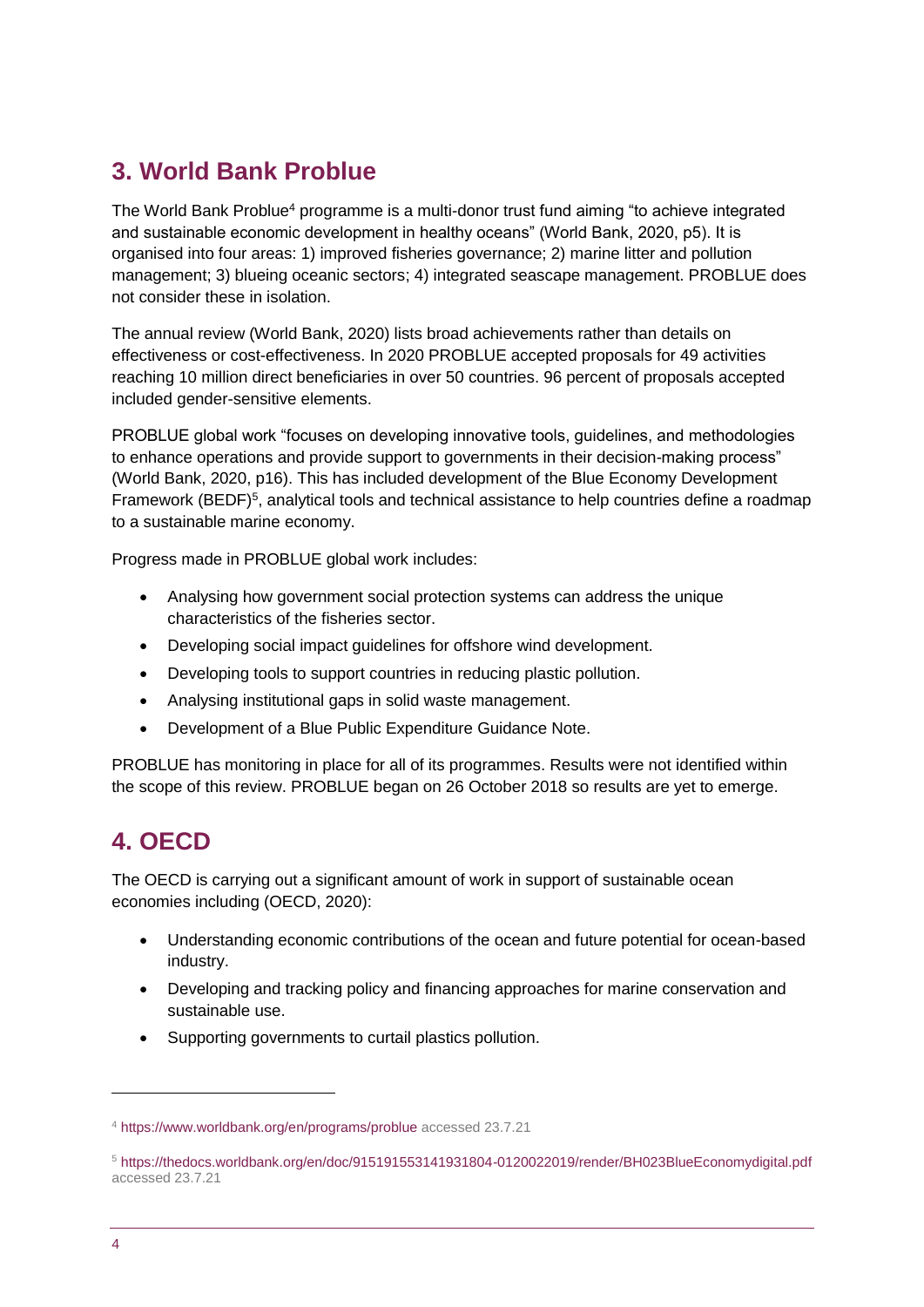- Providing quidance for adaptation to sea level rise.
- Helping developing countries harness the benefits of sustainable ocean activities.
- Identifying and evaluating fishing support measures.
- Tracking policies and practices to deter prevent illegal fishing.
- Proposing solutions to decarbonise shipping and decrease pollution.
- Assessing technical potential for offshore wind.
- Mapping the role of public marine data.
- Tracking ocean-related development finance.

Evidence on effectiveness in these activity areas was not identified within the scope of this report.

# <span id="page-4-0"></span>**5. Africa**

A paper looking at the Blue Economy across Africa looks at assessing performance of blue initiatives against societal, economic and environmental metrics (Okafor-Yarwood et al., 2020). A number of successful and unsuccessful blue economy examples are described. The unsuccessful examples are largely port expansion projects. Infrastructure developed in Cameroon's maritime and shipping sector to improve the livelihoods of coastal communities, for example, brought about economic development but damaged coastal communities and the environment. Communities lost their homes for the port to be built and were poorly compensated. Forests were cleared leading to biodiversity loss, and traditional fishing grounds were lost. Opportunity for local development is provided by the port but at the expense of the environment and cultural livelihoods.

A similar situation is found with port infrastructure expansion in Côte d'Ivoire (Okafor-Yarwood et al., 2020). The project in Abidjan aimed at accommodating more container ships to become a major maritime transport hub. Enlargement of the canal has led to diversion of sea currents thought to be causing coastal erosion and displacing local residents who received little or no support from the government.

The Lamu Port Project in Kenya, underway to improve competitiveness in the transhipment business, has upset local residents who have not been involved in the planning and implementation process (Okafor-Yarwood et al., 2020). Fishing grounds have declined and the diversity of fish species altered.

The Okafor-Yarwood et al., (2020) paper goes on to cite successful blue economy examples, largely community enterprise projects. In Karmollah, the Gambia, the TRY Oyster Women's Association (TRY) have exclusive use rights to a fishery under a Cockle and Oyster Fishery Co-Management Plan. It has reduced pressure on the mangrove environment and increased cooperation and reduced tension among local groups (Lau & Scales, 2016). Some of the success is attributed to trust building among stakeholders and national consultation among women harvesters (UNEP, 2015). The programme benefited from integrated programmes with tangible short-term success progressing to achieving long-term goals. Adaptive management was based on indigenous knowledge and scientific research.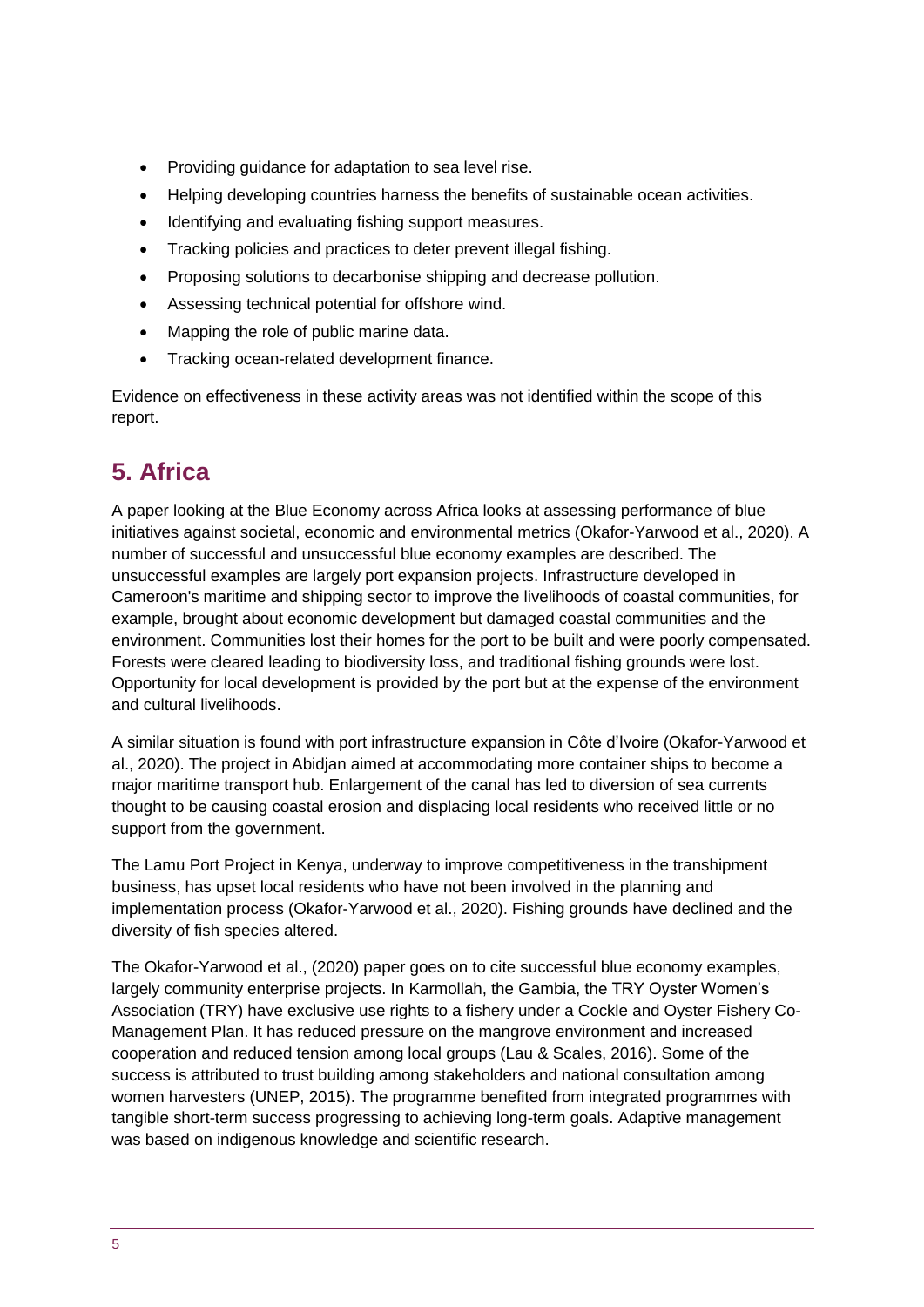Locally managed marine areas established in southwest Madagascar used traditional laws and indigenous knowledge to govern closures to improve octopus stocks (Cripps & Gardner, 2016). Technical and material support was provided by conservation NGOs and the Madagascan Marine Research Institute to enable local management. Early involvement of seafood export companies was seen as important for success (Okafor-Yarwood et al., 2020).

The Mikoko Pamoja project in Kenya involves community restoration of mangrove forests (Okafor-Yarwood et al., 2020). Technical and carbon quantification support is provided by the Kenya Marine and Fisheries Research Institute. Carbon credits produced by the project are sold on the international voluntary carbon market through the Association for Coastal Ecosystem Services (ACES) charity. Benefits from the project support community needs. Seaweed farming in Kenya is another case study described.

A case study of the Seychelles in UNEP<sup>6</sup> (2015) describes the coordinated approach to fisheries and marine planning. The Minister of Finance, Trade, and Blue Economy developed innovative economic mechanisms including a debt swap. Debt is being reduced in return for government commitment to enhance marine conservation including a Marine Spatial Planning Initiative. <sup>7</sup> The process was facilitated through regular participatory meetings and a draft zoning design proposed in April 2015. By March 2020 the 30 percent of marine waters were protected which was the target (The Commonwealth Blue Charter, 2020). The marine protected areas included zone 1 – high biodiversity protection areas (15 percent); zone 2 – medium biodiversity protection and sustainable use area (17 percent); and zone 3 – multiple use. Development of marine spatial planning is noted to take up to 10 years. Information on the effectiveness of the initiative was not identified within the scope of this review.

Review of the Seychelles blue economy roadmap notes achievements to include the country declaration of 30 percent of territorial waters as Marine Protected Area in March 2020 (Senaratne, 2020). The country's blue economy strategy is thought to have significantly reduced debt levels by raising a US\$15-million sovereign blue bond.

# <span id="page-5-0"></span>**6. China**

China has been working on scientific innovations for the marine industry with six national marine economic innovation and development demonstration areas and seven national industrial demonstration bases for rejuvenating marine industry with science and technology (Wenhai et al., 2019).

Shandong Peninsula Blue Economic Zone (SPBEZ) is reported in the Journal *Frontiers in Marine Science* (Wenhai et al., 2019) to have established a system of modern marine industry whilst improving the quality of the ecological environment of the ocean and the land. It includes an industrial cluster, an education centre on marine science, and a pilot zone for marine economic

1

<sup>6</sup> United Nations Environment Programme

<sup>7</sup> <https://seymsp.com/the-initiative/> accessed 27.7.21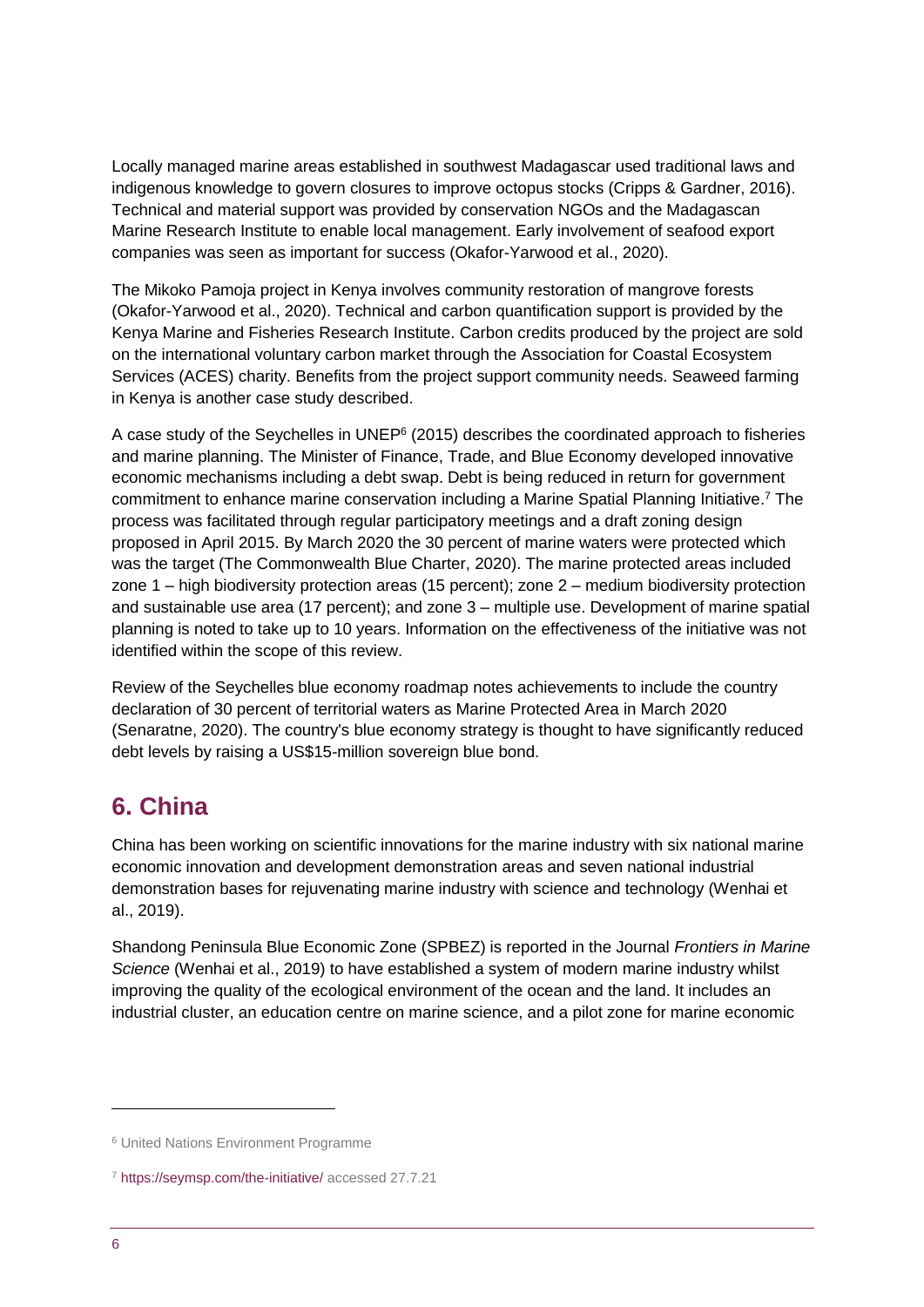reform. One empirical<sup>8</sup> study evaluates the development of SPBEZ from the perspective of improving economic potential (Liu et al., 2018). It finds the most important factor for improving economic efficiency to be transportation conditions suggesting a need to strengthen construction of the transportation system. Development of industrial structure was the second recommendation. And third most important was business climate. This is achieved through the formulation of policies to attract investment such as tax policies and improving the openness of zones.

A number of projects in China have successfully recovered coastal wetlands and restored beaches (Wenhai, 2019). These include the ecological project to restore wetlands by developing mangrove forests in the south and Chinese tamarisk forests in the north, and the ecological island-reef restoration project. The central government subsidised cities implementing these activities, which are known as the 'Blue Bay Treatment Project'.

# <span id="page-6-0"></span>**7. Monitoring and Assessment**

"There is no finite endpoint to the development and implementation of a Blue Economy strategy. Progress requires constant monitoring and evaluation, and iterative approaches to plans and activities. Many nations are in the early stages of establishing their Blue Economies" (Bramley et al, 2021, p72).

India is planning monitoring through its Blue Economy Coordination Committee which oversees efforts of different ministries activities supported by states, union territories and other agencies. It focuses on six targeted 'function clusters': "National Accounting Framework (overseen by the Ministry of Statistics and Programme Implementation); Marine Fisheries (under the Department of Fisheries); Logistics, Infrastructure and Shipping (under the Ministry of Ports, Shipping and Waterways); Coastal and Deep Sea Mining, New and Renewable Offshore Energy and R&D (under the Ministry of Earth Science); National Coastal Marine Spatial Planning Framework (under the Ministry of Environment, Forest and Climate Change and Security); and International Engagement (under the National Security Council Secretariat)" (Bramley et al, 2021, p72).

The Earth and Sea Observation System (EASOS)<sup>9</sup> is drawing together satellite-based remote sensing data to identify potential oil slicks around Malaysia's Exclusive Economic Zone (Bramley et al, 2021). The system has given early warning to avert potential major environmental disaster.

Effective monitoring, control and surveillance systems for fisheries is important (World Bank, 2017). The Republic of Pilau implemented a successful monitoring, control and surveillance plan and had a positive impact on countering illegal, unreported and unregulated fishing (Bramley et al, 2021). Pilau also improved pollution detection. The Indonesia Maritime Information Centre, a multi-agency data-sharing centre, has supported the identification of illegal fishing vessels. Transparency of information is extended to the public with reporting on incidents and

1

<sup>&</sup>lt;sup>8</sup> The study was exploring a hybrid multiple criteria decision making (MCDM) model that combines the 'decision making trial and evaluation laboratory' (DEMATEL) technique and the DEMATEL based analytic network process (DANP) technique

<sup>&</sup>lt;sup>9</sup> a project led by the UK's Satellite Applications Catapult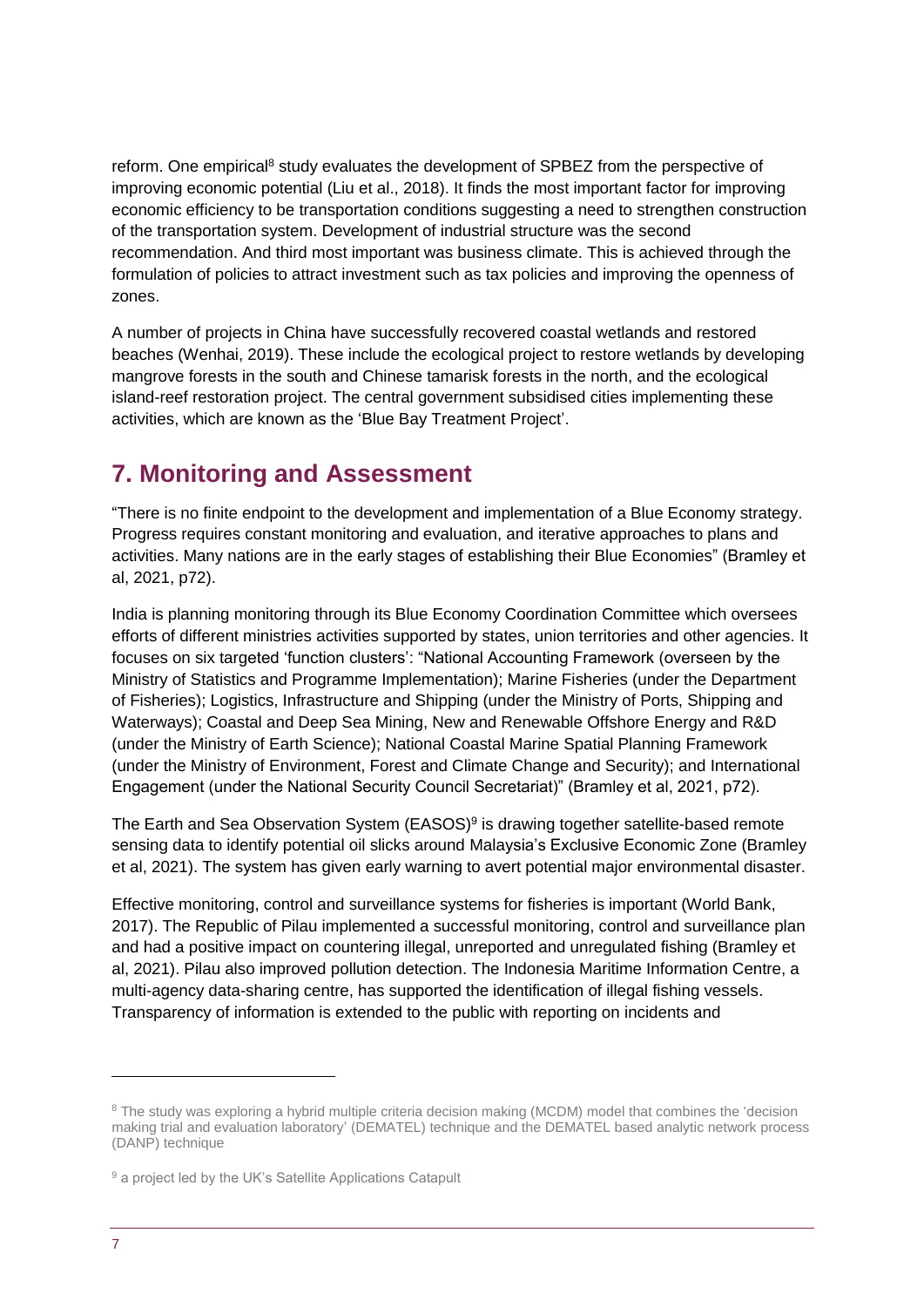interventions covering maritime security, maritime safety, contraband smuggling, and natural disaster.

In the collection of African case studies, Okafor-Yarwood et al. (2020) used the 'full spectrum sustainability approach'<sup>10</sup> to assess balance or imbalance among ecological, social, and economic aspects. The approach uses sustainable objectives for each full-spectrum sustainability category which may be useful for looking at programme effectiveness (Jones & Stephenson, 2019). For the ecological category objectives include productivity and trophic structure; biodiversity; and habitat and ecosystem integrity. Indicators for the objectives include recruitment dynamics, indigenous knowledge, pollution, and habitat restoration. Economic objectives include viability, sustainable livelihoods, and distribution of benefits. Indicators for these objectives include human demographics, livelihood index, and inclusion of marginalised groups. Social and cultural sustainability objectives include health and ethical practices with indicators including quality of life and respect for indigenous practices. The fourth full-spectrum sustainability category is governance and institutional with objectives such as legal support and governance structure. Indicators include people-centred policies, multi-sectoral involvement and collaboration.

An analysis commissioned by the High Level Panel for a Sustainable Ocean Economy attempts to estimate projected global net cost-benefits from 2020 to 2050, focusing on four ocean-based policy interventions (Konar & Ding, 2020). These are 1) conserving and restoring mangrove habitats, 2) scaling up offshore wind production, 3) decarbonising the international shipping sector, and 4) increasing the production of sustainably sourced ocean-based proteins. The categories of benefit include health, environmental, ecological, economic, and social. Categories of costs include costs to business, costs to government, research and development expenditure, enforcement and monitoring, and costs to households. Overall rates of return on investment are found to be high. For example (in US dollars) \$1 invested in mangrove conservation and regeneration generates a \$3 benefit; \$1 invested in scaling up global offshore wind generates between \$2-\$17 benefit; \$1 invested in decarbonising international shipping generates \$2-\$5; and \$1 investment to increase sustainably sourced ocean-based protein generates \$10 benefit.

# <span id="page-7-0"></span>**8. Further resources**

#### **Potential**

**World Bank (2017). The potential of the blue economy. Increasing long-term benefits of the sustainable use of marine resources for small island developing states and coastal least developed countries. World Bank and United Nations.** <https://sustainabledevelopment.un.org/content/documents/2446blueeconomy.pdf>

Key messages for future action for least developed island states and coastal countries.

1

<sup>&</sup>lt;sup>10</sup> Full spectrum sustainability must include the four pillars: ecological, economic, social-cultural, and institutional or governance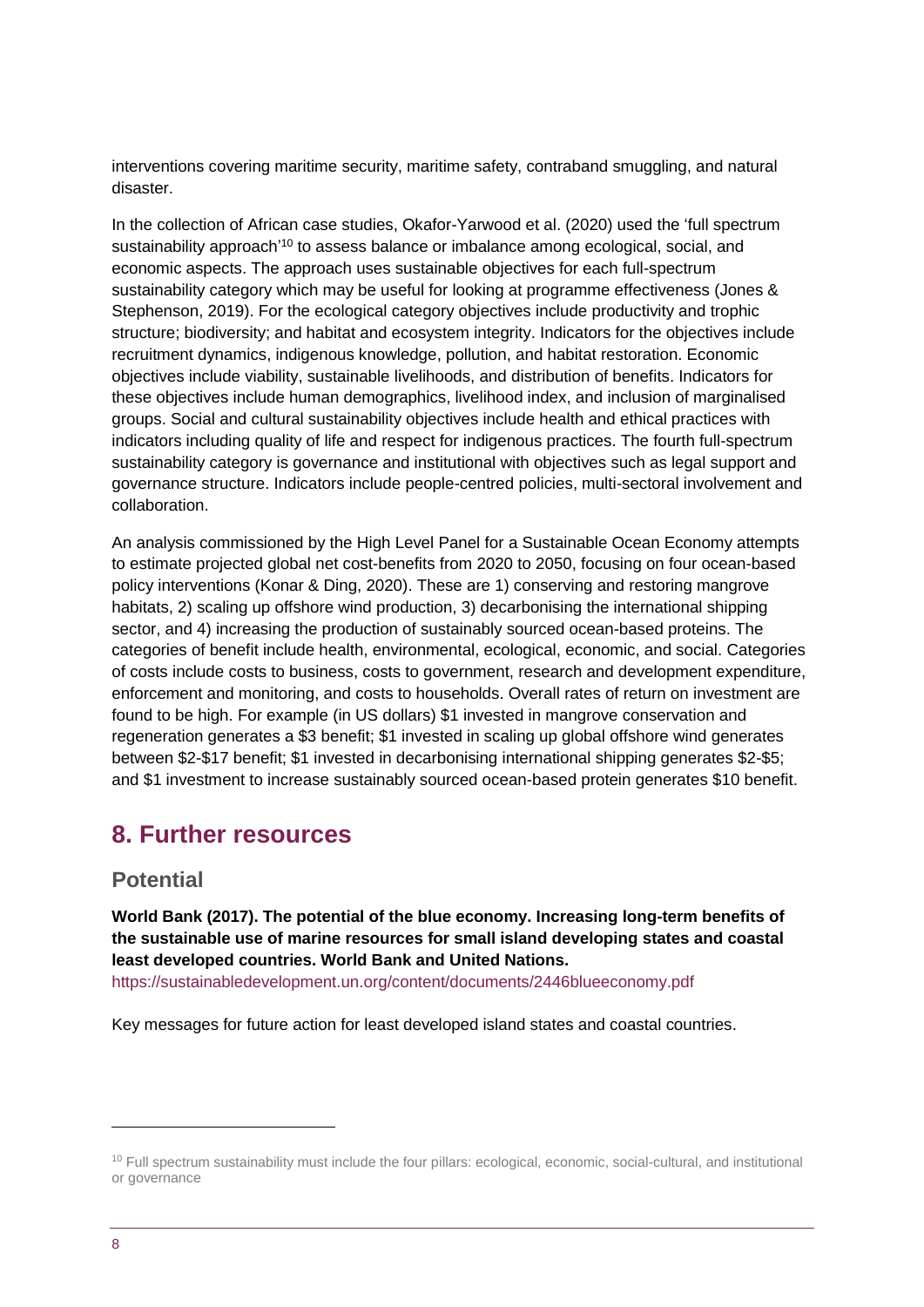#### **Patil et al. (2016***). Toward a Blue Economy: A Promise for Sustainable Growth in the Caribbean***. World Bank.**

https://documents1.worldbank.org/curated/en/965641473449861013/pdf/AUS16344-REVISEDv1-BlueEconomy-FullReport-Oct3.pdf

A guide for planning a successful transition to socially equitable blue growth. Quantifies the current value of the ocean economy and makes future projections.

**Fang et al. (2021). Evaluation of the sustainable development of an island "Blue Economy": A case study of Hainan, China.** *Sustainable Cities and Society***,** *66***, 102662.** <https://www.sciencedirect.com/science/article/abs/pii/S2210670720308787>

Investigates China's Hainan Island based on the driver–pressure–state–impact–response (DPSIR) framework conducts a coupling coordination analysis to study the sustainable development capacity of the island's blue economy.

**Sarker et al. (2018). From Science to Action: Exploring the Potentials of Blue Economy for Enhancing Economic Sustainability in Bangladesh.** *Ocean and Coastal Management***. (157) 180-192.** <https://www.sciencedirect.com/science/article/abs/pii/S0964569117307809>

Identifying the Blue Economy potentials of Bangladesh with economic evaluation. Identifies challenges for Blue Growth and develops a management framework.

### **Planning**

#### **UNEP (2019).** *United Nations Environment Programme's Marine and Coastal Strategy.*

*[https://wedocs.unep.org/bitstream/handle/20.500.11822/27177/7d.%20Draft%20UN%20Environ](https://wedocs.unep.org/bitstream/handle/20.500.11822/27177/7d.%20Draft%20UN%20Environment%20Programme%20Marine%20and%20Coastal%20Strategy.pdf?sequence=29&isAllowed=y) [ment%20Programme%20Marine%20and%20Coastal%20Strategy.pdf?sequence=29&isAllowed](https://wedocs.unep.org/bitstream/handle/20.500.11822/27177/7d.%20Draft%20UN%20Environment%20Programme%20Marine%20and%20Coastal%20Strategy.pdf?sequence=29&isAllowed=y) [=y](https://wedocs.unep.org/bitstream/handle/20.500.11822/27177/7d.%20Draft%20UN%20Environment%20Programme%20Marine%20and%20Coastal%20Strategy.pdf?sequence=29&isAllowed=y)*

Includes: challenges and drivers of change; vision and mission; basis for action; strategy guiding principles; implementation framework; theory of change; and strategic delivery core outputs.

#### **OECD (2021).** *Sustainable Ocean Economy Country Diagnostics of Indonesia.*

[https://www.oecd.org/officialdocuments/publicdisplaydocumentpdf/?cote=DCD\(2021\)5&docLang](https://www.oecd.org/officialdocuments/publicdisplaydocumentpdf/?cote=DCD(2021)5&docLanguage=En) [uage=En](https://www.oecd.org/officialdocuments/publicdisplaydocumentpdf/?cote=DCD(2021)5&docLanguage=En)

A sustainable ocean economy diagnostic of Indonesia produced to support understanding of Indonesia's ocean economy. It describes economic trends; governance and policy instruments; and financing.

#### **Christ et al. (2020). A baseline for the blue economy: catch and effort history in the republic of Seychelles' domestic fisheries.** *Frontiers in Marine Science***,** *7***, 269.** [https://www.frontiersin.org/articles/10.3389/fmars.2020.00269/full?&field=&journalName=Frontiers\\_in](https://www.frontiersin.org/articles/10.3389/fmars.2020.00269/full?&field=&journalName=Frontiers_in_Marine_Science&id=516238) Marine Science&id=516238

Baseline data on domestic fisheries and fishing effort within the Seychelles Exclusive Economic Zone from 1950 to 2017, and resulting Catch Per Unit Effort data (CPUE).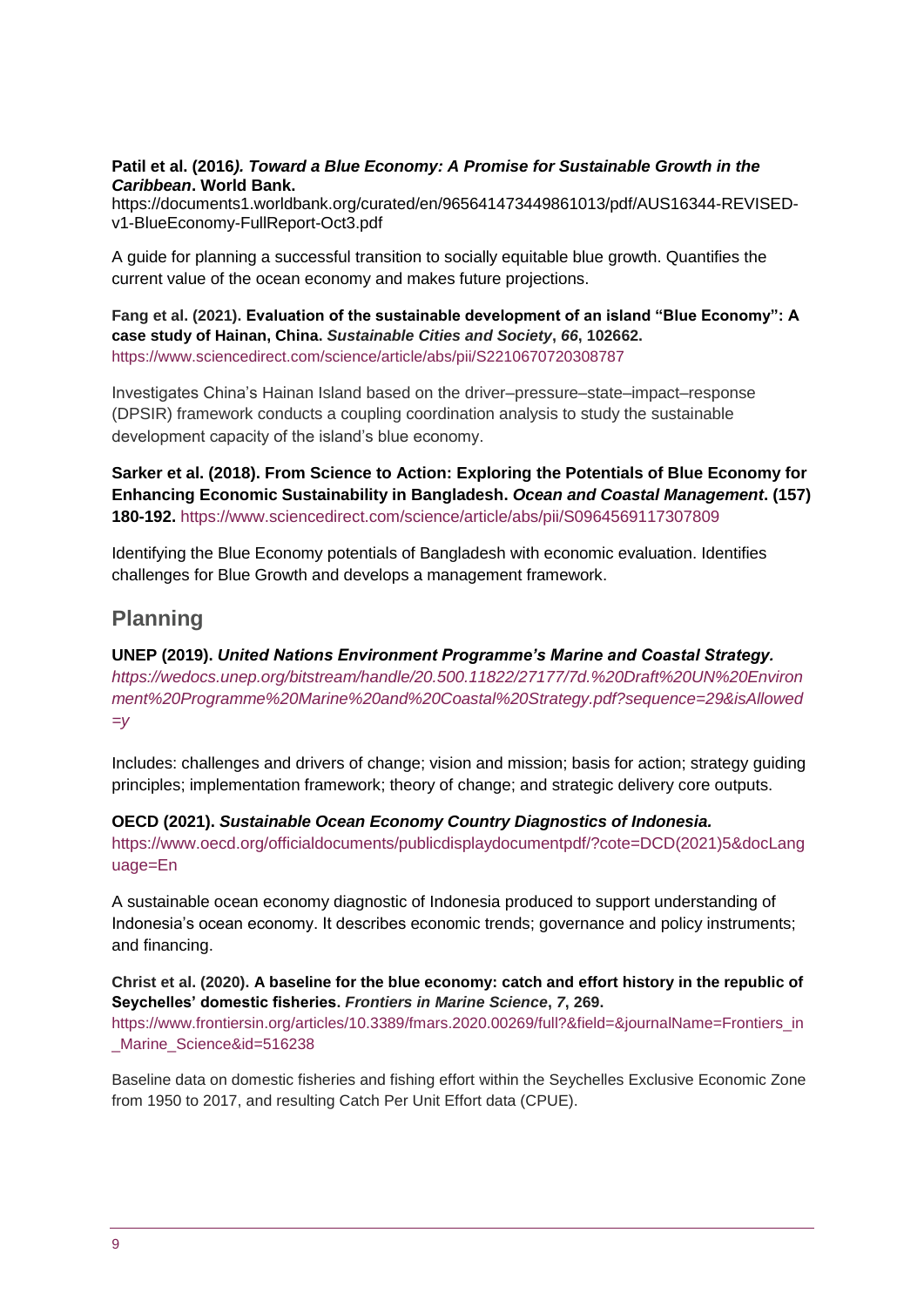# **Financing**

**Sumaila et al. (2021). Financing a sustainable ocean economy.** *Nature communications***,** *12***(1), 1-11.** <https://www.nature.com/articles/s41467-021-23168-y>

Identifying key barriers to financing the ocean economy and suggestions for how to overcome them.

**Inamdar et al., (2016). Developing impact investment opportunities for return -seeking capital in sustainable marine capture fisheries. World Bank.**

[https://openknowledge.worldbank.org/bitstream/handle/10986/31462/135573.pdf?sequence=4&i](https://openknowledge.worldbank.org/bitstream/handle/10986/31462/135573.pdf?sequence=4&isAllowed=y) [sAllowed=y](https://openknowledge.worldbank.org/bitstream/handle/10986/31462/135573.pdf?sequence=4&isAllowed=y)

An overview of key concerns that impact investors and potential approaches for public-private partnerships.

#### **The Caribbean Development Bank (2018). Financing the blue economy. A Caribbean development opportunity.**

[https://www.caribank.org/sites/default/files/publication](https://www.caribank.org/sites/default/files/publication-resources/Financing%20the%20Blue%20Economy-%20A%20Caribbean%20development%20opportunity.pdf)[resources/Financing%20the%20Blue%20Economy-](https://www.caribank.org/sites/default/files/publication-resources/Financing%20the%20Blue%20Economy-%20A%20Caribbean%20development%20opportunity.pdf) [%20A%20Caribbean%20development%20opportunity.pdf](https://www.caribank.org/sites/default/files/publication-resources/Financing%20the%20Blue%20Economy-%20A%20Caribbean%20development%20opportunity.pdf)

This paper assesses the blue economy potential for the Caribbean, and focuses on innovative financing options that will enable policy makers to advance blue economy strategies at a national and regional level.

# **Blanco-Iturbe et al. (2020). Accelerating Blue Bonds Issuances in Latin America and the Caribbean. IDB Invest and UN Global Compact.**

https://idbinvest.org/en/download/13319

Provides insight and guidance for issuing blue bonds to fund sustainable ocean and waterrelated business opportunities in Latin America and the Caribbean.

#### **The Nature Conservancy (2021). Blue Bonds: An Audacious Plan to Save the World's Ocean.**

[https://www.nature.org/en-us/what-we-do/our-insights/perspectives/an-audacious-plan-to](https://www.nature.org/en-us/what-we-do/our-insights/perspectives/an-audacious-plan-to-save-the-worlds-oceans/)[save-the-worlds-oceans/](https://www.nature.org/en-us/what-we-do/our-insights/perspectives/an-audacious-plan-to-save-the-worlds-oceans/)

Looking at the potential of blue bonds for unlocking funding for conservation.

**Lee et al. (2020). The Blue Economy and the United Nations' sustainable development goals: Challenges and opportunities.** *Environment international***,** *137***, 105528.** <https://www.sciencedirect.com/science/article/pii/S0160412019338255>

Examines the scientific evidence of the association between the blue economy and the UN Sustainable Development Goals. It identifies the relevance and alignment of stakeholders for this association.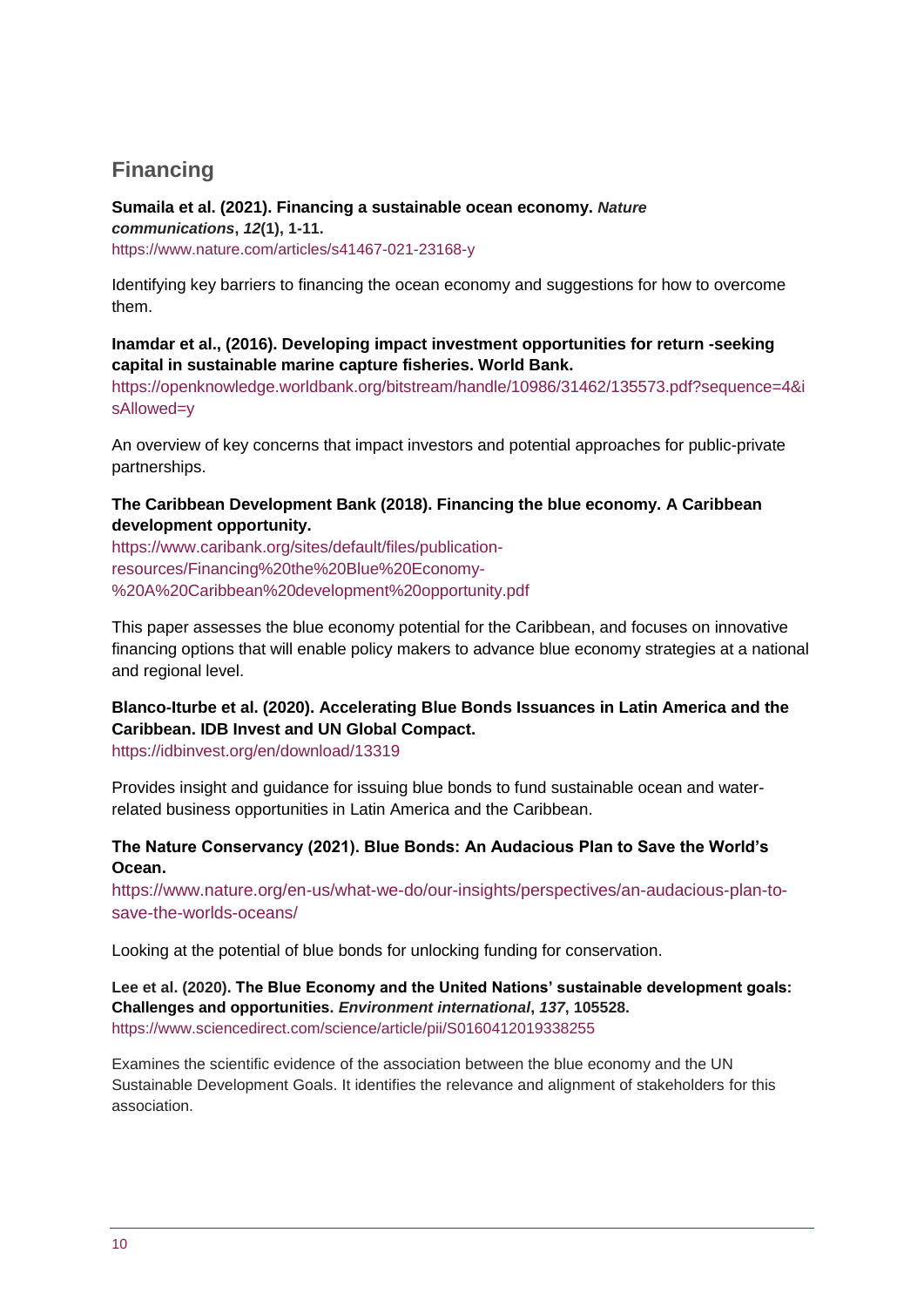### **Development Cooperation**

#### **OECD (2021). Development co-operation for a sustainable ocean economy 2021.**

[https://www.oecd.org/ocean/topics/developing-countries-and-the-ocean-economy/development](https://www.oecd.org/ocean/topics/developing-countries-and-the-ocean-economy/development-co-operation-sustainable-ocean-economy-2019.pdf)[co-operation-sustainable-ocean-economy-2019.pdf](https://www.oecd.org/ocean/topics/developing-countries-and-the-ocean-economy/development-co-operation-sustainable-ocean-economy-2019.pdf)

A snapshot overview of development co-operation with recommendations for providers of overseas development assistance.

### **Governance and recommendations**

**Rudolph et al. (2020). A transition to sustainable ocean governance.** *Nature communications***,** *11***(1), 1-14.** <https://www.nature.com/articles/s41467-020-17410-2>

This article demonstrates how current economic and social systems can adapt and shift towards ocean management with niche innovations within and across economic sectors and stakeholder communities.

**Cisneros-Montemayor et al. (2021). Enabling conditions for an equitable and sustainable blue economy.** *Nature***,** *591***(7850), 396-401.** <https://www.nature.com/articles/s41586-021-03327-3>

Authors suggest policymakers engage in researchers and stakeholders to promote evidencebased collaborating planning to choose sectors carefully to avoid multiple overlapping industries within the marine economy. Local benefits must be prioritised and the system must deliver on social, environmental and economic goals.

Atkisson et al. (2018). Getting it right in a new ocean: Bringing Sustainable Blue Economy Principles to the Arctic. WWF Arctic Programme. [https://arcticwwf.org/site/assets/files/2050/report\\_arctic\\_blue\\_economy\\_web.pdf](https://arcticwwf.org/site/assets/files/2050/report_arctic_blue_economy_web.pdf)

Consideration of the blue economy in the arctic.

#### **UNEP (2021). Governing Coastal Resources - Implications for a Sustainable Blue Economy.**

[https://www.unep.org/resources/publication/governing-coastal-resources-implications](https://www.unep.org/resources/publication/governing-coastal-resources-implications-sustainable-blue-economy)[sustainable-blue-economy](https://www.unep.org/resources/publication/governing-coastal-resources-implications-sustainable-blue-economy)

This study uses a Drivers, Pressures, State, Impact, Response (DPSIR) framework to assess how global scale drivers are pushing the development of land-based activities (pressures), which in turn affect the quality and availability (state) of coastal resources. It provides an evaluation of the governance arrangements in the extractive and aquaculture sectors. And presents an analysis of possible governance responses that may be able to reduce the effects of land-based activities on coastal resources and thereby support the transition to a sustainable blue economy.

#### **Northrop et al. (2020). A Sustainable and Equitable Blue Recovery to the COVID-19 Crisis. Washington, DC: World Resources Institute.**

[https://oceanpanel.org/sites/default/files/2020-09/20\\_HLP\\_Report\\_COVID\\_Blue\\_Recovery.pdf](https://oceanpanel.org/sites/default/files/2020-09/20_HLP_Report_COVID_Blue_Recovery.pdf)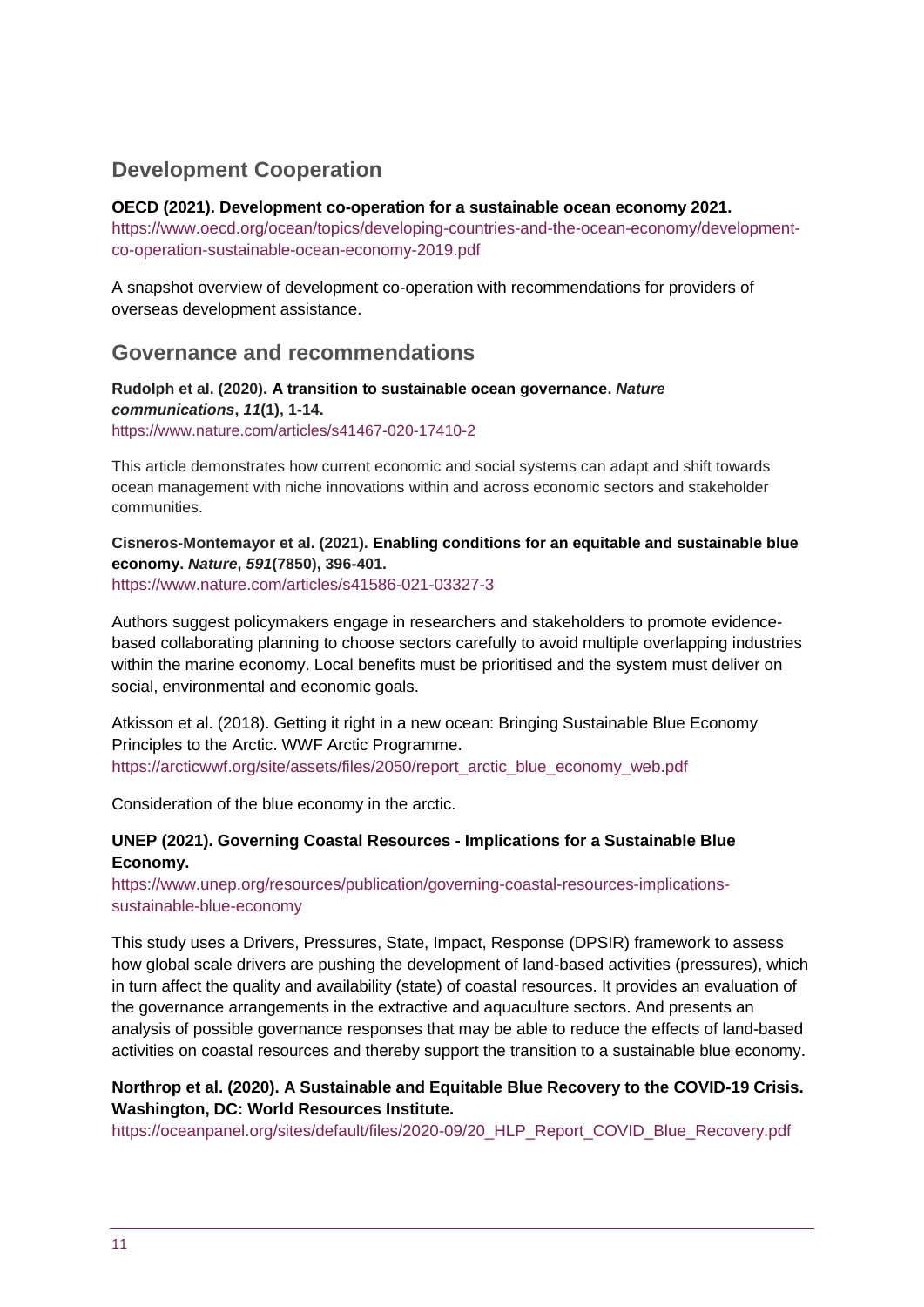A series of 16 Blue Papers and various Special Reports that offer a synthesis of knowledge, new thinking and perspectives, and opportunities for action.

Stuchtey et al. (2020). Ocean Solutions That Benefit People, Nature and the Economy. High Level Panel for a Sustainable Ocean Economy.

[https://www.oceanpanel.org/ocean-action/files/executive-summary-ocean-solutions-report](https://www.oceanpanel.org/ocean-action/files/executive-summary-ocean-solutions-report-eng.pdf)[eng.pdf](https://www.oceanpanel.org/ocean-action/files/executive-summary-ocean-solutions-report-eng.pdf)

This report uses recent scientific research, analyses and debates from around the world to showcase a balanced model for ocean management that simultaneously achieves effective ocean protection, sustainable production and equitable prosperity.

Winther et al. (2020). Integrated ocean management for a sustainable ocean economy. *Nature ecology & evolution*, *4*(11), 1451-1458. <https://www.nature.com/articles/s41559-020-1259-6>

Researchers make a case for integrated ocean management (IOM) to be the key overarching approach for achieving a sustainable ocean economy by building upon and connecting existing sectoral governance efforts.

### <span id="page-11-0"></span>**9. References**

- Bramley, B., Rogers, A.D., Hamflett, A., Turner, J., Howell, D., Giannoumis, J., Matthew, E., Lambert, N. (2021). *The Blue Economy in Practice: Raising Lives and Livelihoods*. NLA International, Oxford, UK. [http://nlai.blue/wp](http://nlai.blue/wp-content/uploads/2021/06/NLAI_Blue_Economy_In_Practice.pdf)[content/uploads/2021/06/NLAI\\_Blue\\_Economy\\_In\\_Practice.pdf](http://nlai.blue/wp-content/uploads/2021/06/NLAI_Blue_Economy_In_Practice.pdf)
- Cripps, G., & Gardner, C. J. (2016). Human migration and marine protected areas: Insights from Vezo fishers in Madagascar. *Geoforum*, 74, 49-62. <https://www.sciencedirect.com/science/article/abs/pii/S0016718516300525>
- Jones, O. P., & Stephenson, R. L. (2019). Practical use of full-spectrum sustainability in the Bay of Fundy. *Ecology and Society*, 24(3). [https://www.jstor.org/stable/pdf/26797001.pdf?refreqid=excelsior%3A109b9f9505df471ac](https://www.jstor.org/stable/pdf/26797001.pdf?refreqid=excelsior%3A109b9f9505df471ac38d188e707b7da3) [38d188e707b7da3](https://www.jstor.org/stable/pdf/26797001.pdf?refreqid=excelsior%3A109b9f9505df471ac38d188e707b7da3)
- Konar, M., & Ding, H. (2020). *A sustainable ocean economy for 2050. Approximating its benefits and costs*. Washington, DC: World Resources Institute. [https://oceanpanel.org/sites/default/files/2020-](https://oceanpanel.org/sites/default/files/2020-07/Ocean%20Panel_Economic%20Analysis_FINAL.pdf) 07/Ocean%20Panel Economic%20Analysis FINAL.pdf
- Lau, J. D., & Scales, I. R. (2016). Identity, subjectivity and natural resource use: How ethnicity, gender and class intersect to influence mangrove oyster harvesting in The Gambia. *Geoforum*, 69, 136-146. <https://www.sciencedirect.com/science/article/abs/pii/S0016718515300567>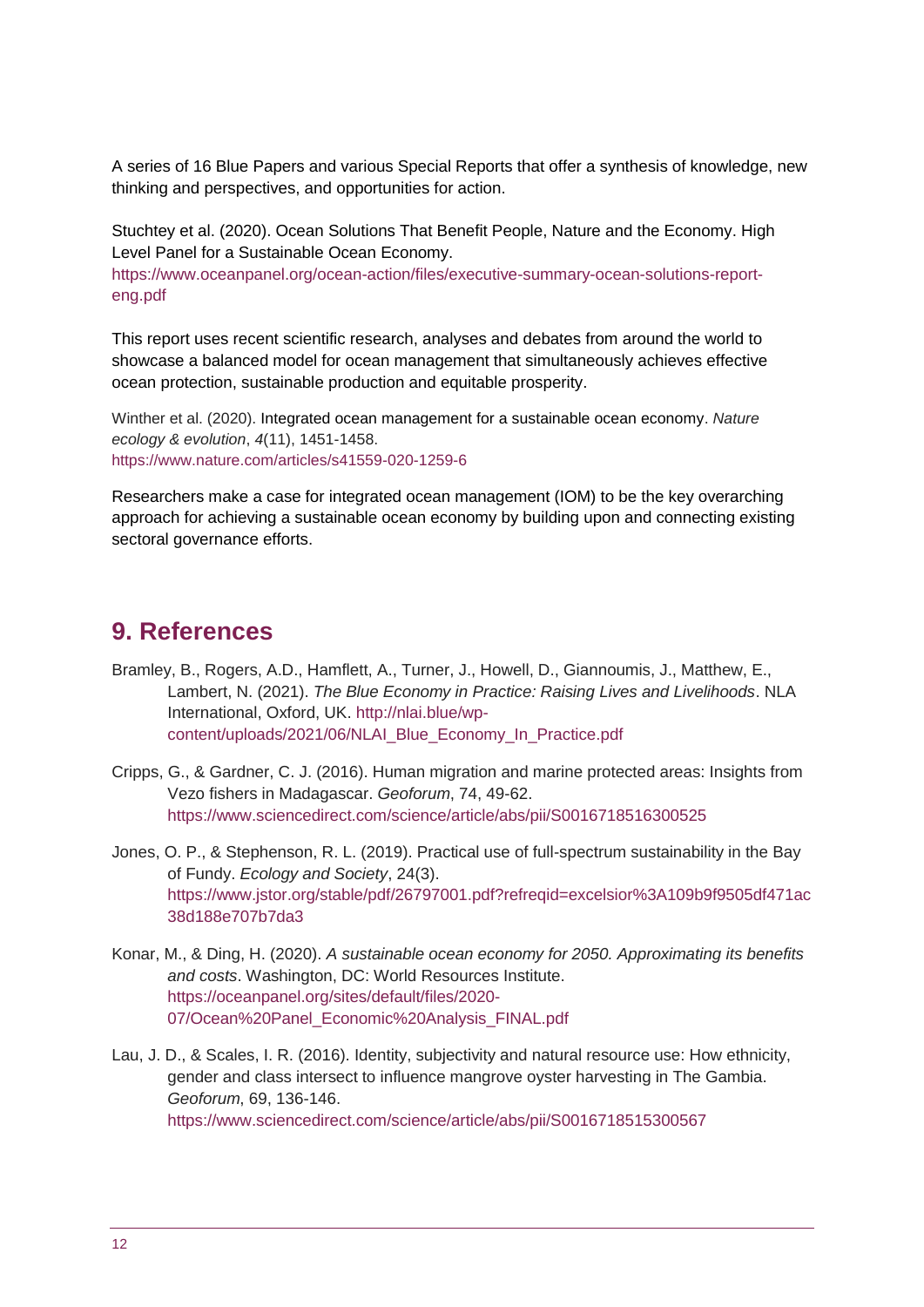- Liu, W., Shi, H. B., Zhang, Z., Tsai, S. B., Zhai, Y., Chen, Q., & Wang, J. (2018). The development evaluation of economic zones in China*. International journal of environmental research and public health*, 15(1), 56. <https://www.ncbi.nlm.nih.gov/pmc/articles/PMC5800155/>
- OECD (2021). *Sustainable Ocean Economy Country Diagnostics of Indonesia*. [https://www.oecd.org/officialdocuments/publicdisplaydocumentpdf/?cote=DCD\(2021\)5&d](https://www.oecd.org/officialdocuments/publicdisplaydocumentpdf/?cote=DCD(2021)5&docLanguage=En) [ocLanguage=En](https://www.oecd.org/officialdocuments/publicdisplaydocumentpdf/?cote=DCD(2021)5&docLanguage=En)
- OECD (2020). *OECD work in support of a sustainable ocean.*  <https://www.oecd.org/ocean/OECD-work-in-support-of-a-sustainable-ocean.pdf>
- OECD (2016), *The Ocean Economy to 2030*, OECD Publishing, Paris. <https://doi.org/10.1787/9789264251724-en>
- Okafor-Yarwood, I., Kadagi, N. I., Miranda, N. A., Uku, J., Elegbede, I. O., & Adewumi, I. J. (2020). The blue economy–cultural livelihood–ecosystem conservation triangle: The African experience. *Frontiers in Marine Science*, 7, 586. <https://www.frontiersin.org/articles/10.3389/fmars.2020.00586/full>
- Senaratne, M. (2020). The Blue Economy: Charting a New Development Path in the Seychelles. *Observer Research Foundation*. [https://www.orfonline.org/wp](https://www.orfonline.org/wp-content/uploads/2020/08/ORF_OccasionalPaper_265_BlueEconomy-Seychells.pdf)[content/uploads/2020/08/ORF\\_OccasionalPaper\\_265\\_BlueEconomy-Seychells.pdf](https://www.orfonline.org/wp-content/uploads/2020/08/ORF_OccasionalPaper_265_BlueEconomy-Seychells.pdf)
- UNEP (2015). Blue Economy: Sharing Success Stories to Inspire Change. Nairobi: United *Nations Environmental Programme Regional Seas Report and Studies*, 195. [https://www.unep.org/resources/publication/blue-economy-sharing-success-stories](https://www.unep.org/resources/publication/blue-economy-sharing-success-stories-inspire-change)[inspire-change](https://www.unep.org/resources/publication/blue-economy-sharing-success-stories-inspire-change)
- Wenhai, L., Cusack, C., Baker, M., Tao, W., Mingbao, C., Paige, K., ... & Yufeng, Y. (2019). Successful blue economy examples with an emphasis on international perspectives. *Frontiers in Marine Science*, 6, 261. <https://www.frontiersin.org/articles/10.3389/fmars.2019.00261/full>
- World Bank (2020). *Healthy Oceans. Healthy Economies. Healthy Communities*. 2020 Annual Report. PROBLUE. [https://documents1.worldbank.org/curated/en/564401603456030829/pdf/PROBLUE-](https://documents1.worldbank.org/curated/en/564401603456030829/pdf/PROBLUE-2020-Annual-Report.pdf)[2020-Annual-Report.pdf](https://documents1.worldbank.org/curated/en/564401603456030829/pdf/PROBLUE-2020-Annual-Report.pdf)
- World Bank (2017). *The potential of the blue economy: increasing long-term benefits of the sustainable use of marine resources for small island developing states and coastal least developed countries*. World Bank. [https://sustainabledevelopment.un.org/content/documents/15434Blue\\_EconomyJun1.pdf](https://sustainabledevelopment.un.org/content/documents/15434Blue_EconomyJun1.pdf)

World Bank (2016). *Blue economy development framework, growing the blue economy to combat poverty and accelerate prosperity.* [https://thedocs.worldbank.org/en/doc/446441473349079068-](https://thedocs.worldbank.org/en/doc/446441473349079068-0010022016/original/AMCOECCBlueEconomyDevelopmentFramework.pdf) [0010022016/original/AMCOECCBlueEconomyDevelopmentFramework.pdf](https://thedocs.worldbank.org/en/doc/446441473349079068-0010022016/original/AMCOECCBlueEconomyDevelopmentFramework.pdf)